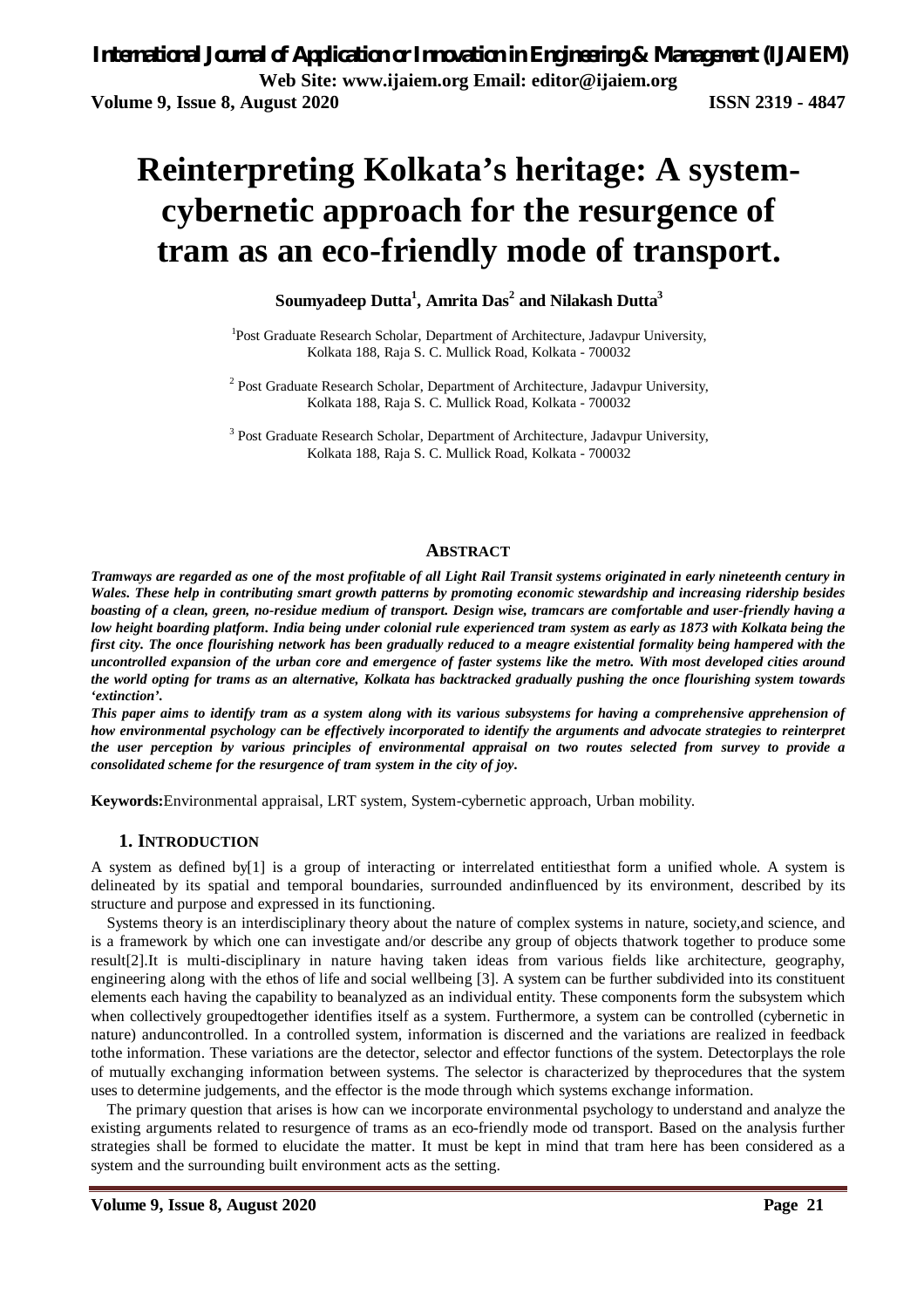**Volume 9, Issue 8, August 2020 ISSN 2319 - 4847**

### **2. METHODOLOGY**

The whole perspective of this paper caters to a system-cybernetic approach for analyzing the arguments. A flowchart illustrated below clearly denotes the workflow stating the different cybernetic models involved in the study.



**Figure 1**Flow diagram indicating the research methodology (Source: Author)

### **3. ANALYSIS**

Trams are considered as a fairly simple system of transport. It consists of two coaches with head coach in front housing the engine and driver running along a track embedded in the street. Before the introduction of electric trams, they were usually driven by horse, steam and gas. Electricity in trams was first operational in 1880 in Sestroretsk near Saint Petersburg, Russia. The trams which use electric power are fed by the pantograph sliding on an overhead line. The line on which trams operate are known as tramways. They usually share the street with other users like pedestrians, motorized and non-motorized vehicles unless they have a grade separated right of way. This encourages a conflux of activities thereby enriching the perception of a place making it inviting and attractive for people. Referring to Heinz vonFoerster's "order from noise" principle in 1960, trams have emerged as a cohesive system in the urban chaos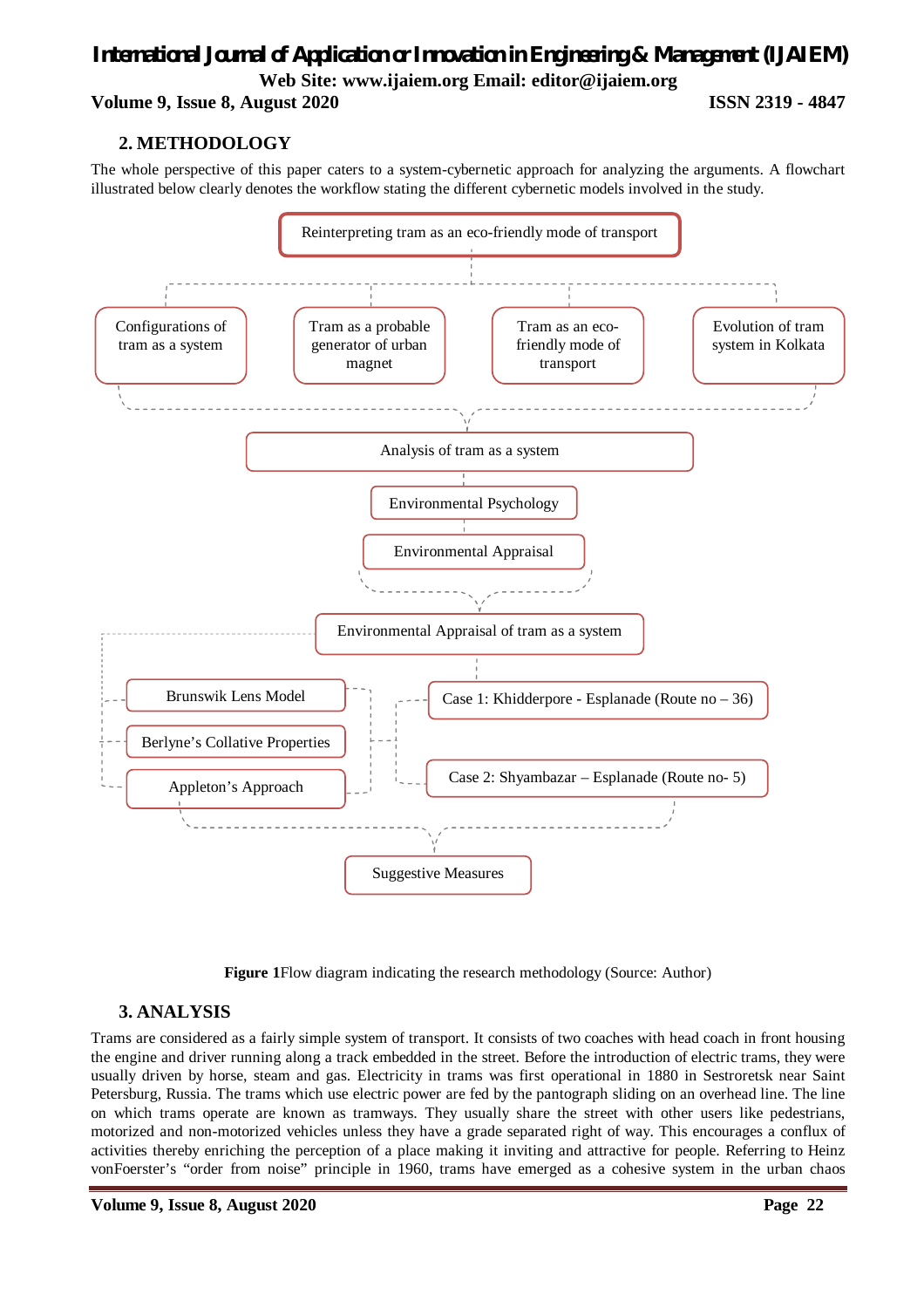## *International Journal of Application or Innovation in Engineering & Management (IJAIEM)* **Web Site: www.ijaiem.org Email: editor@ijaiem.org Volume 9, Issue 8, August 2020 ISSN 2319 - 4847**

thereby justifying the principle that addition of noise makes it more likely for a system to evolve to a stable state. **Table 1**: Margin specifications

| SL. NO                      | <b>PARAMETERS</b> | <b>DESCRIPTION</b>                                                                                         |
|-----------------------------|-------------------|------------------------------------------------------------------------------------------------------------|
|                             | Detector $(D)$    | Tramcar, Electric lines, Urban streets, Diversified network routes, Operating<br>body.                     |
| $\mathcal{D}_{\mathcal{L}}$ | Selector $(S)$    | Alternate mode of transport, Operational costs, Simple and stable configuration.                           |
| 3                           | Effector $(E)$    | Pedestrians, Vehicular traffic, Passengers, Driver, Conductor, CTC staff, Shared<br>streets, Stakeholders. |

#### **3.1 Configurations of tram as a system**

Introduced as an experimental transport module in the urban setting, trams have survived the test of times. Gradually as the experiment proved successful, trams have undergone a transition from less stable to a more stable configuration. As we know evolution is asymmetrical in nature and cannot occur without instability, the case is no different for trams.Having seen so many developments over the years from being driven by horses to electricpower, the system according to the principle of selective retention has retained the stable configurations while eliminating the unstable ones. Thus, it is safe to say that trams are more of a generalized "continuous" system having a high rate of probability of transition under variable circumstances to achieve stability which is a factor of time.



**Figure 2**Tram as a system under different settings (Source: Author)

#### **3.2 Tram as a probable generator of urban magnet**

In the realm of transportation, tramways act as a possible generator of urban magnet triggering an urban transformation within the city precincts. The introduction of trams has brought about significant impact on the present transit system by unlocking potentials for city development. Tram corridors running within the urban fabric helps in connecting functional zones creating a dynamic network. Owing to the pedestrian scale, trams are able to harmoniously blend into the natural setting. They are also credited for imbibing a sense of place through the experience it provides to the users. Tramways does not require heavy infrastructure for its operation hence, can pass through roads of different hierarchy. This perpetually provides tourist and locals the ease of accessing attractive places. A tram ride is starkly different from other modes of transport as it is based more on perception than just an origin-destination service. Since the trams ply at such speed, riders are able to connect seamlessly with the built environment giving the brain ample time to form images. Hence, every journey leave behind several memories in the form of mental maps which invariably contributes in wayfinding.

#### **3.3Tram as an eco-friendly mode of transport**

Pollution is regarded as a burning issue in the twenty first century. Dwindling natural resources has resulted in people opting for alternative solutions that safeguard our environment. Of all means of transport plying within the city,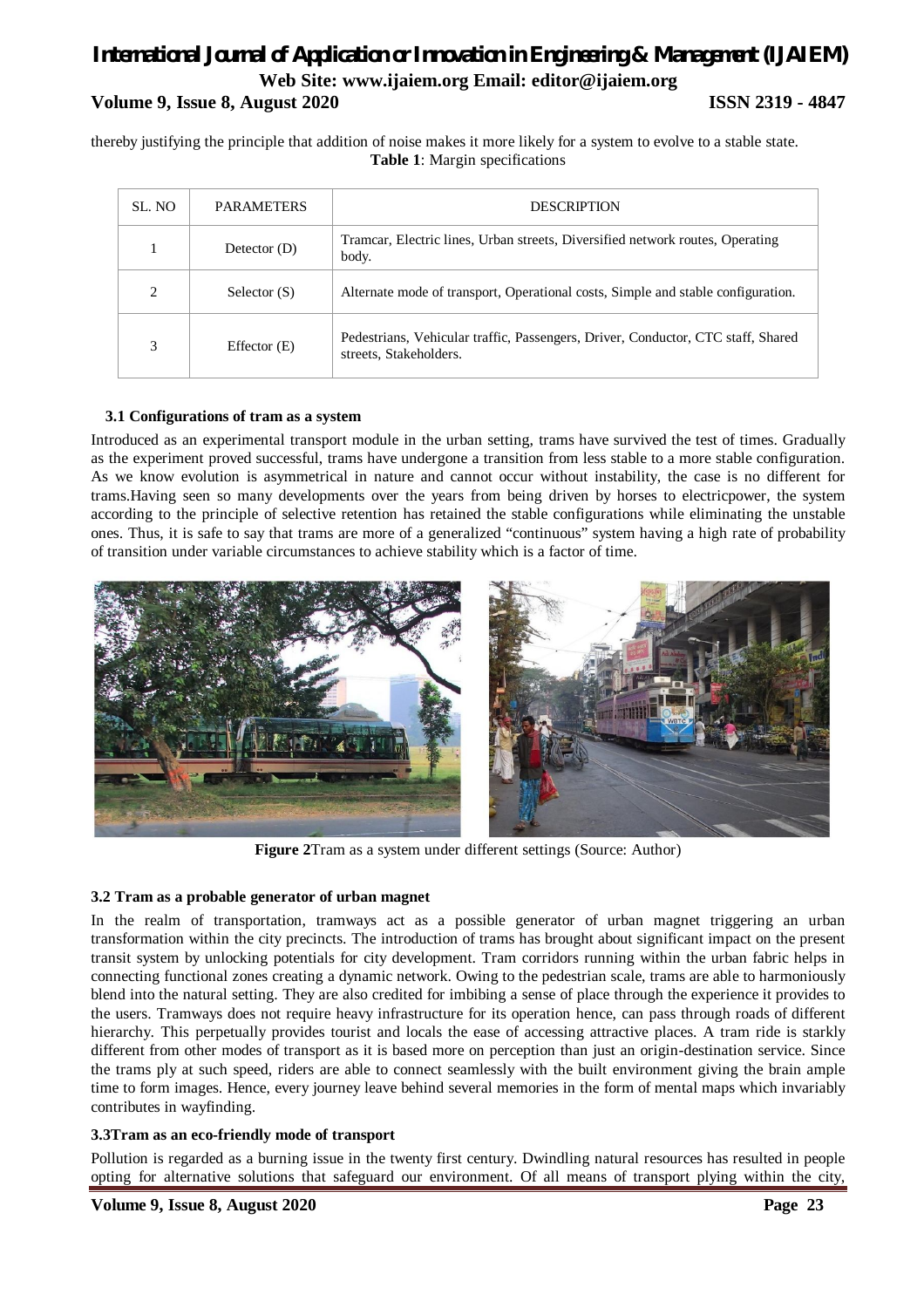#### **Volume 9, Issue 8, August 2020 ISSN 2319 - 4847**

tramways serve as a mobilitysolution that helps reduce pollution, traffic congestion and offers a stable configuration. This electrically driven pollution-free mechanism having a high carrying capacity is one of the most favoured option. The problem of urban transport can be resolved to a great extent with extensive use of trams. Much of the dependency on non-renewable resources is eliminated since trams operate on renewable sources lowering the carbon footprint. Besides conserving, trams can be accredited for generating economic benefits in mutual connection to its commuters. This system enhances the natural setting in coherence with the whole without altering the impression of our built environment.

#### **3.4Evolution of tram system in Kolkata**

Currently running under the administrative control of Transport Department, Government of West Bengal, The Kolkata Tram System has an interesting chronology of development.



**Figure 3**Chronology of trams in Kolkata (Source: Author)

#### **4. DISCUSSION**

#### **4.1 Environmental Psychology**

Environmental psychology plays an important role on the development of an individual's unique behaviour, perception and appraisal of his environment. This observation is a result of both his personal experience and the nature of the environmental influences of that environment. Environmental psychology gives a better understanding of the psychological affects that the physical environment has on its users. Environmental psychology finds special relevance while dealing with cognition science. It helps to find the bridge between human behaviour and perception to advocate strategies for remediation[4].Thus, this helps the planners and designers to build a better physical environment according to the user's behaviour and perception.

Environmental psychology deals with five areas of interest, which are:

- 1. Environmental perception
- 2. Environmental appraisal
- 3. Spatial cognition
- 4. Sensory stimulation
- 5. User control, constraints and crowding

#### **4.2 Environmental Appraisal**

Environmental appraisal refers to an individual's personal impressions of an environment [5]. The reaction of the users or the people to the surrounding environment is based on how the person feels within the setting or on emotional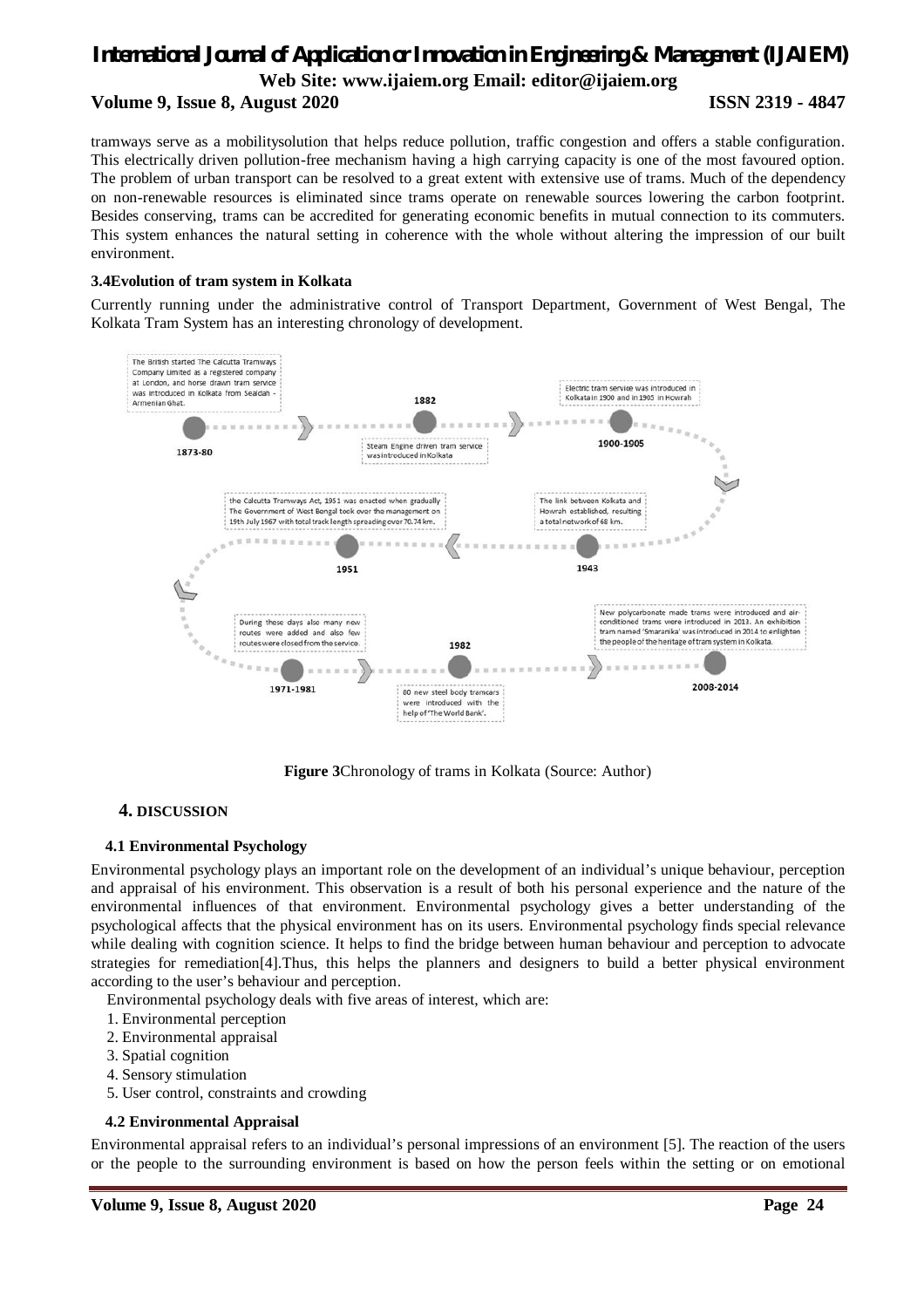#### **Volume 9, Issue 8, August 2020 ISSN 2319 - 4847**

response making the environmental appraisals obscure. Individual differences or psychological factors influence the appraisal approach in the judgement of the beauty of the environment.

Environmental appraisal involves measurement of preference and basically revolves around two questions–

- 1. What do we like?
- 2. How do we measure preference?

(But where do these preferences come from and which one, we prefer?)

Not everyone applies the same set of rules to assess preference. For the development of an individual's preference both environmental and personal factors act as influential magnets but environmental appraisal specifically focusses more on the individual's personal factor to assess how they develop their unique impression of their environment. People respond in a complex manner to their environment or to their setting. A number of cues are needed to understand the responses made by an individual to the setting or how he or she perceives his or her environment. These responses might vary according to different situations or environments. One theory or concept cannot provide a comprehensive explanation as to how an individual respond to a specific environment. Number of theories and concepts are therefore necessary to better understand an individual's experience and perception towards environmental appraisal.

#### **4.3 Environmental Appraisal of Tram as a System**

Tramways in Kolkata form a complex network within the city core. Preference of the users within the system varies according to location and affordances. Choices of users influences their preferences. In the quest to find the two contrasting yet operational routes in different external setting preferred by users, a survey was conducted (Annexure – 1) that highlighted two routes namely Khidderpore – Esplanade and Shyambazar – Esplanade. While one route represented high prospect, the other depicted untapped potentiality. This paper aims to understand tram as a system through the theories and concepts of environmental appraisal analogous the aforesaid routes for a futuristic resurgence in terms of their user experience.



**Figure 4**Changing urban pattern across route 36: Khidderpore - Esplanade (Source: Author)



**Figure 5**Changing urban pattern across route 5: Shyambazar - Esplanade (Source: Author)

#### **4.3.1Brunswik Lens Model**

The primary idea of Egon Brunswik was that both the perceiver and the environment are important for the environmental perception and appraisal. He emphasizes that the perceiver acts as a predominant force for the development of the perception. Extracting useful images of the environment is considered as the principal role of the perceiver so as to understand the setting or the environment in a better way.

Brunswik's concept of the lens model has been known as being an influential approach to the understanding of environmental perception, including how individuals differ in learning based on the environmental information they receive within their setting. This theory establishes that environmental stimuli becomes focused and perceived through individual perceptual efforts [5]. He states that a number of cues are provided by the environment but only a few of the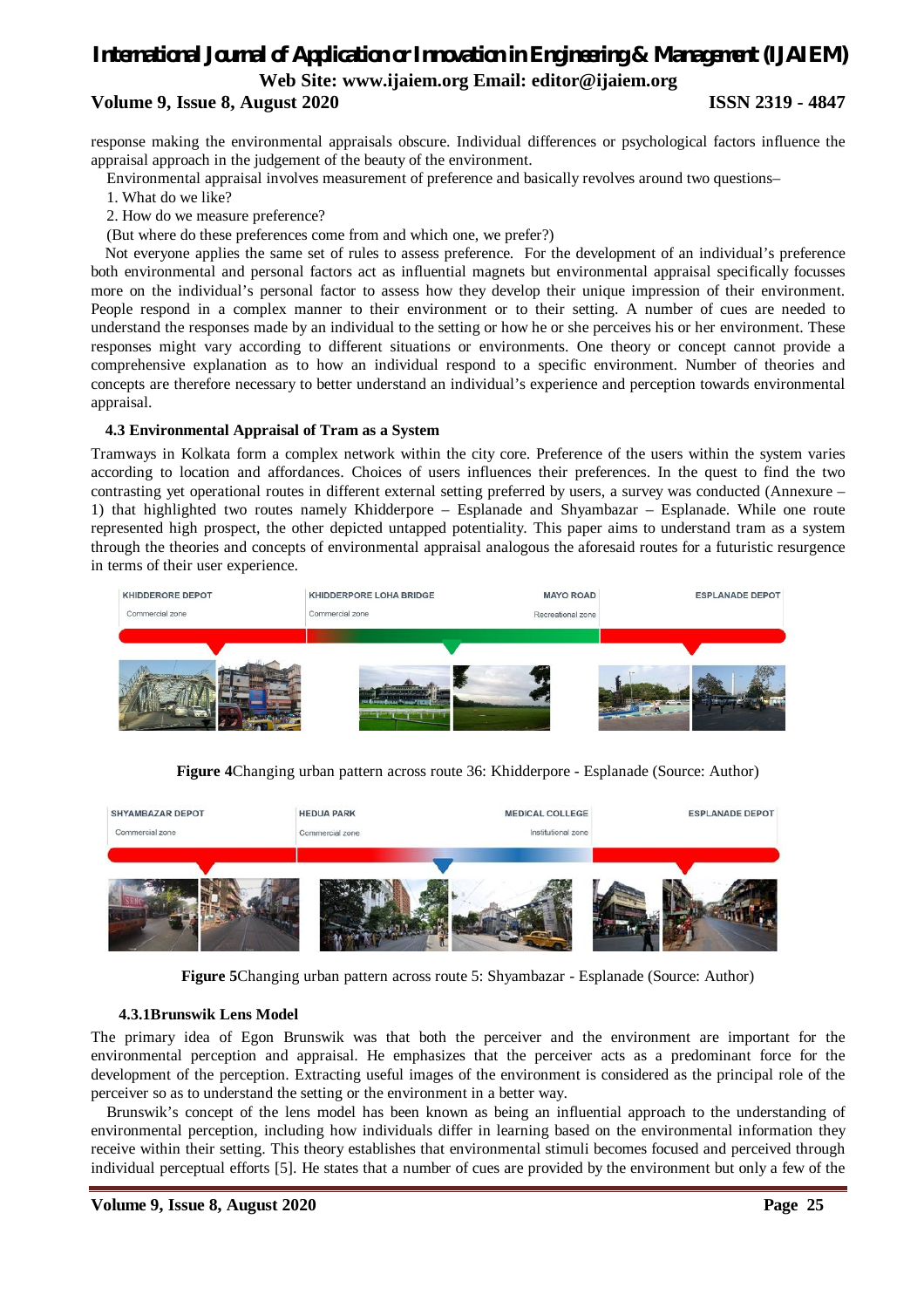## *International Journal of Application or Innovation in Engineering & Management (IJAIEM)*

## **Web Site: www.ijaiem.org Email: editor@ijaiem.org**

#### **Volume 9, Issue 8, August 2020 ISSN 2319 - 4847**

cues given in the setting or the environment are useful to the perceiver. To perform effectively in a setting or an environment, the perceiver plays an important role in selecting the most important cues. This selection or attention that these cues get over the rest, depends upon the significance of the cues in the given setting or the environment for the user.

- Brunswik said that there are two levels of guesses –
- 1. Relationship between the external world and the proximal cues.
- 2. Relationship between cues and the judgement.



**Figure 6**Flow diagram of Brunswik lens model

|                                | <b>CUES</b>                                                                                                                                                             |                                                                        |  |  |  |
|--------------------------------|-------------------------------------------------------------------------------------------------------------------------------------------------------------------------|------------------------------------------------------------------------|--|--|--|
| <b>LOCATION</b>                | Relationship between the external world and the proximal cues                                                                                                           | Relationship between cues and<br>the judgement with respect to<br>Tram |  |  |  |
|                                | -Densely packed on both sides of Karl Marx Sarani                                                                                                                       |                                                                        |  |  |  |
|                                | -Hawkers in front of the retail shops creates visual barrier                                                                                                            |                                                                        |  |  |  |
| Khidderpore depot -            | -Fancy market is a hub of second hand accessories                                                                                                                       | A vibrant place with similar built                                     |  |  |  |
| Khidderpore market             | -Reminiscent of typical crowded street markets in the city drawing<br>large crowds                                                                                      | character                                                              |  |  |  |
|                                | -Presence of multiple places for prayers                                                                                                                                |                                                                        |  |  |  |
|                                | -Built bear the same character with old tarnished structures                                                                                                            |                                                                        |  |  |  |
|                                | -Khidderpore iron bridge built over TollyNala is grade separated                                                                                                        |                                                                        |  |  |  |
| Khidderpore market -           | -Presence of high-rise buildings                                                                                                                                        | Pleasant view with increase in                                         |  |  |  |
| Race course                    | -A gradual shift in the urban landscape from built to open                                                                                                              | open spaces                                                            |  |  |  |
|                                | -The Royal Calcutta Turf Club with its historic green setting                                                                                                           |                                                                        |  |  |  |
|                                | -Vast outstretched green lands                                                                                                                                          |                                                                        |  |  |  |
|                                | -Thick growth of large trees on both sides of Khidderpore Road<br>and Dufferin Road                                                                                     |                                                                        |  |  |  |
| Race course - Mayo<br>Road     | -Important structures like Victoria Memorial, Fort William, Tata<br>Centre, The 42 and landmarks like Vidyasagar Setu, Vijay<br>Smarak can be seen through this stretch | Skyline seen here depicts the<br>image of the city                     |  |  |  |
|                                | -Location of sporting clubs and practice grounds all around<br>Maidan area                                                                                              |                                                                        |  |  |  |
|                                | -Fast speed and free flowing traffic accounts for a smooth ride                                                                                                         |                                                                        |  |  |  |
|                                | -View of the Shahid Minar, LIC Building serves as a landmark for<br>wayfinding                                                                                          |                                                                        |  |  |  |
| Mayo road -<br>Esplanade depot | -Shift in the urban setting from the green fields to a commercially<br>vibrant area                                                                                     | Amalgamation of different zones<br>with the Central Business           |  |  |  |
|                                | -Access to the heart of the city                                                                                                                                        | District                                                               |  |  |  |
|                                | -Wholesale market mainly for sporting goods                                                                                                                             |                                                                        |  |  |  |

| Table 1: Analysis of Brunswik's two level of guesses at Khidderpore - Esplanade route |  |  |  |
|---------------------------------------------------------------------------------------|--|--|--|
|---------------------------------------------------------------------------------------|--|--|--|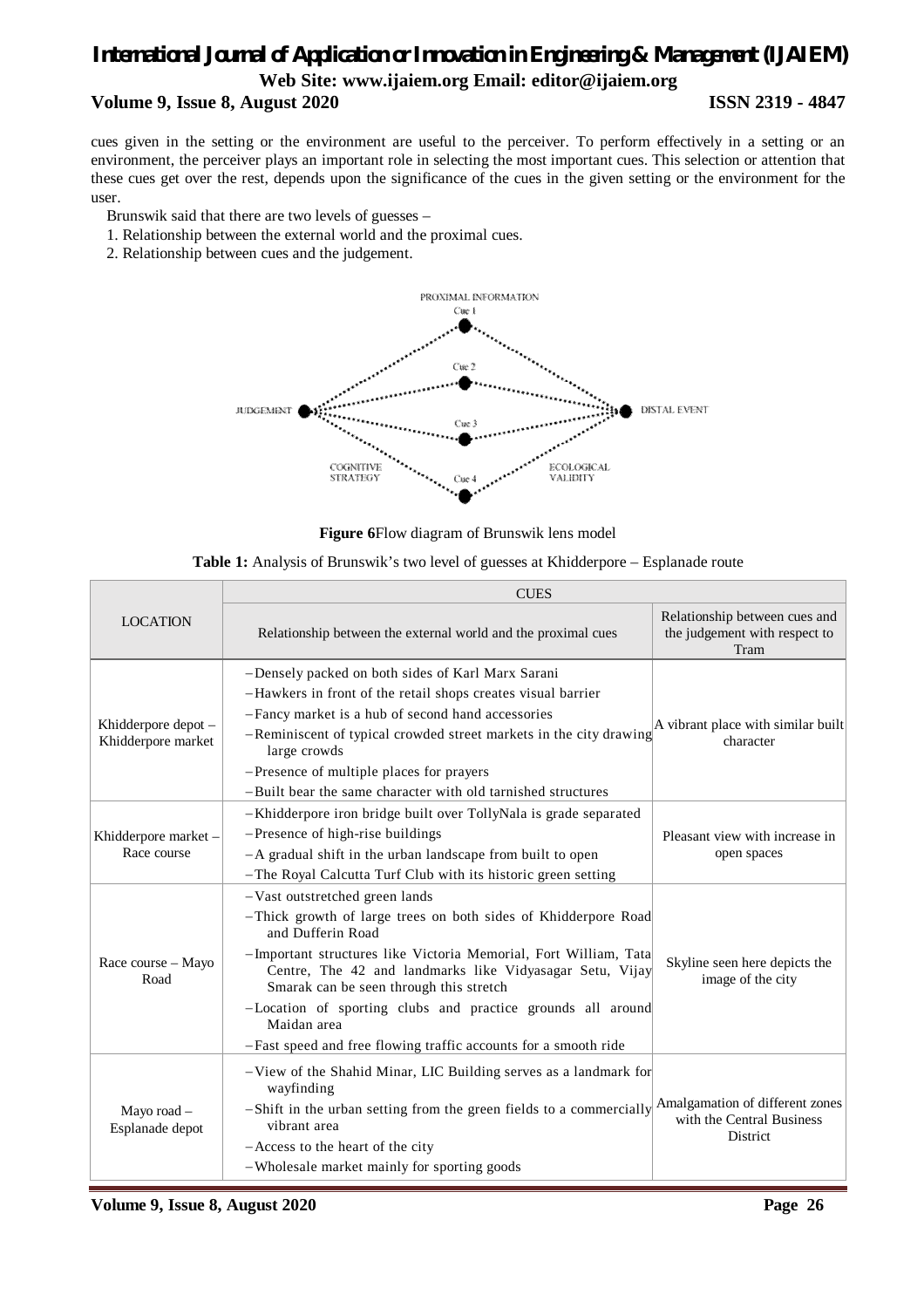**Volume 9, Issue 8, August 2020 ISSN 2319 - 4847**

| -Connectivity to the various bus terminus |  |
|-------------------------------------------|--|
|                                           |  |
|                                           |  |
|                                           |  |
|                                           |  |

#### **Table 2:** Analysis of Brunswik's two level of guesses at Shyambazar – Esplanade route

|                                                        | <b>CUES</b>                                                                                                                                                                                                                                                                                                                                                   |                                                                         |  |  |  |
|--------------------------------------------------------|---------------------------------------------------------------------------------------------------------------------------------------------------------------------------------------------------------------------------------------------------------------------------------------------------------------------------------------------------------------|-------------------------------------------------------------------------|--|--|--|
| <b>LOCATION</b>                                        | Relationship between the external world and the proximal cues                                                                                                                                                                                                                                                                                                 | Relationship between cues<br>and the judgement with<br>respect to Trams |  |  |  |
| Shyambazar depot<br>- Hatibagan                        | - Tightly packed urban fabric on both sides of Bidhan Sarani<br>- Chaotic hawkers encroaching the pedestrian pathways<br>- Availability of wide range of home and fashion products<br>- Congested street with two-way traffic<br>- Movie halls reflect old persona of the place<br>- Huge crowd of commuters and shoppers during evening                      | Dynamic character flooded<br>with lights and people                     |  |  |  |
| Hatibagan - Hedua<br>park                              | - Presence of numerous noteworthy educational institutes like Bethune<br>and Scottish etc.<br>- Large square at Hedua with facilities like yoga, swimming, recreation<br>having limited access<br>- Crowded with students during school hours slow moving traffic<br>- Mixed use development with residential and retail shops                                | High prospect zone for young<br>age group                               |  |  |  |
| Hedua park -<br>ThanthaniaKalibar<br>i                 | - The renovated house of Swami Vivekananda is of historic importance<br>- Aryan Kanya school and Vidyasagar College located facing the road<br>- Large gathering at Kalibari to offer prayers<br>- Presence of old residential buildings reflecting the rich architecture of<br>the place                                                                     | Prominent old Kolkata built<br>character                                |  |  |  |
| Thanthaniakalibari<br>-College street                  | - Old commercial establishments on both sides<br>The incomplete and under-utilized Barnaparichay Mall<br>- Chaotic surroundings with vendors, shoppers, commuters and busy<br>traffic traversing each other<br>- Busy College Street node slowing down traffic                                                                                                | Commercially viable zone<br>acting as an urban magnet                   |  |  |  |
| College street -<br><b>Calcutta Medical</b><br>college | - Premier institutes like Presidency, Calcutta University and Calcutta<br><b>Medical College</b><br>- Presence of one of world largest on-street book markets on College<br><b>Street</b><br>- College Square serves as an important gathering place<br>- Traffic rules regulated to avoid chaos during peak time<br>- Slow speed of tram with frequent stops | Wide range of activities<br>catering to a large user group              |  |  |  |
| <b>Calcutta Medical</b><br>college-Hind inox           | - Retail shops for medical purposes, sanitary fittings and hardware in<br>abundance<br>- Roadside eateries always buzzing with people<br>- Hind Inox multiplex is an important recreation facility<br>- Oldest wholesale market of gold jewellery, milk and dairy products                                                                                    | Specific user group of buyers<br>and sellers accessing the<br>markets   |  |  |  |
| Hind inox $-$<br><b>Esplanade depot</b>                | - Wellington Square centre for activities like gym, sports and political<br>gatherings<br>- Change in route towards Esplanade via Lenin Sarani<br>- Electronics market at Chandni Chowk always crowded<br>- Loreto School is the only institution in the otherwise commercially<br>dominant area                                                              | Mixed economy with<br>changing built pattern                            |  |  |  |

#### **4.3.2 Berlyne's Collative Properties**

Daniel Berlyne stated that a few collative properties of the environment inspire the perceiver to compare the settings or the cues, to look into it deeply and investigate further. He was interested in motivation and believed that peoplesometimes get influenced by simple curiosity. The collative properties defined by Berlyne affected or inspired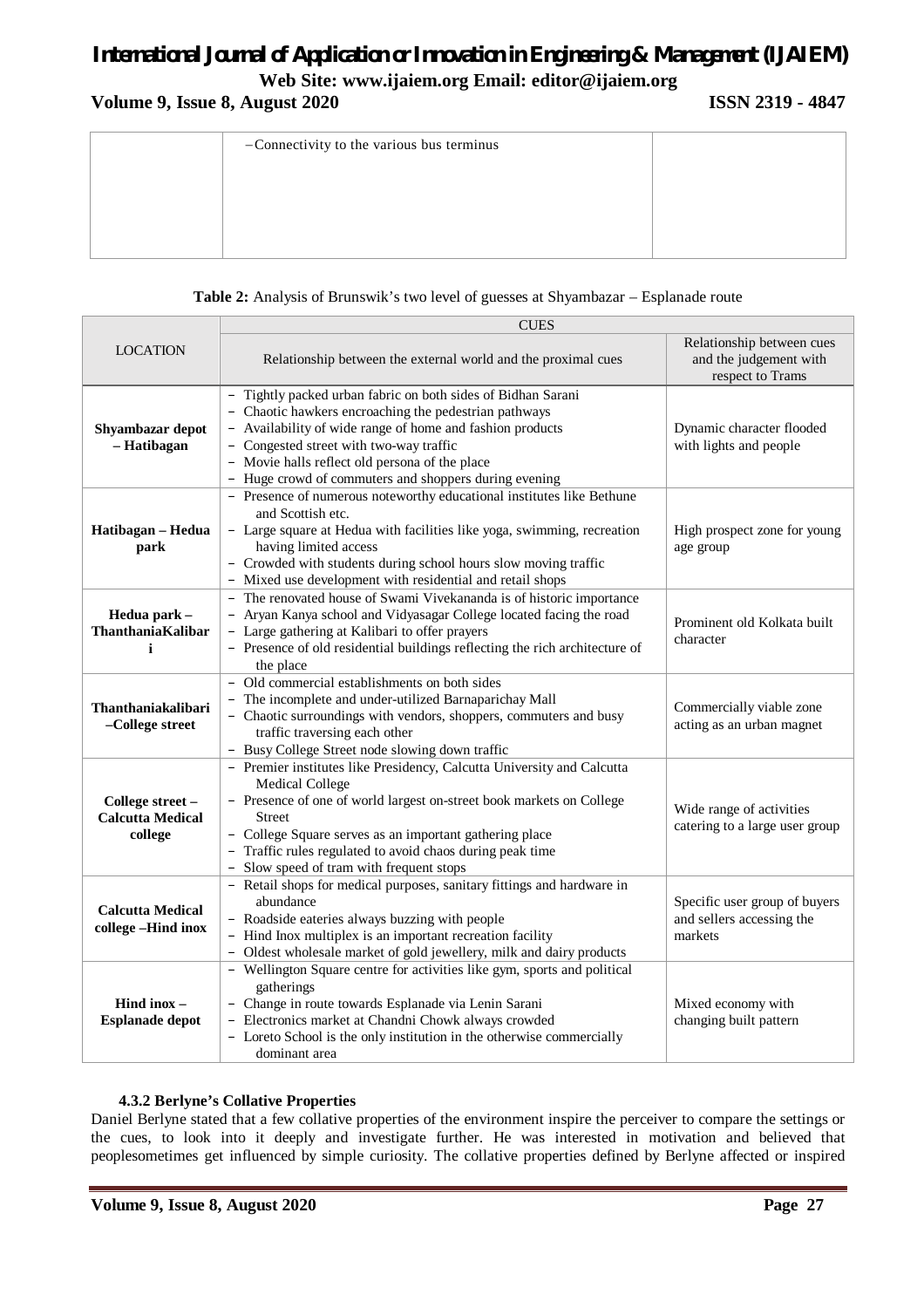#### **Volume 9, Issue 8, August 2020 ISSN 2319 - 4847**

arousaland the central idea was that there was a "sweet spot" for arousal. In an urban context, anything which is too high or too low is less preferred. If the changes are made in a moderate level, it is more preferable.

- The collative properties are –
- COMPLEXITY much detail; number of components that frame the setting or the environment.
- $\blacksquare$  INCONGRUITY the belief or judgement that something is out of place.
- COHERENCE– overall order of a scene or gradual change.
- NOVELTY unusualness of appearance.

Berlyne thus believed that the aesthetic judgement of an environment made by the perceiver is influenced by these collative properties and that it also increases the desire to explore.

#### **Table 3:** Analysis of Berylne's collative properties at Khidderpore – Esplanade route

| <b>LOCATION</b>                                       |                   | <b>CUES</b>        | <b>ANALYSIS</b>  |                |                                                                                                                                                                                                                                                                                                                                                                                                                                                                                  |
|-------------------------------------------------------|-------------------|--------------------|------------------|----------------|----------------------------------------------------------------------------------------------------------------------------------------------------------------------------------------------------------------------------------------------------------------------------------------------------------------------------------------------------------------------------------------------------------------------------------------------------------------------------------|
|                                                       | <b>COMPLEXITY</b> | <b>INCONGRUITY</b> | <b>COHERENCE</b> | <b>NOVELTY</b> |                                                                                                                                                                                                                                                                                                                                                                                                                                                                                  |
| <b>Khidderpore</b><br>depot-<br>Khidderpore<br>market | <b>YES</b>        | N <sub>O</sub>     | N <sub>O</sub>   | N <sub>O</sub> | Complicated zone with lots of<br>different activities from<br>morning till evening<br>Buildings are typical and does<br>not appear to be out of place<br>The setting does not show<br>change in the urban character<br>Similar in appearance with<br>markets predominating                                                                                                                                                                                                       |
| <b>Khidderpore</b><br>market-Race<br>course           | NO                | <b>YES</b>         | <b>YES</b>       | <b>YES</b>     | Area is not complex with vividly<br>distinct activities near<br>Hastings and Race Course<br>The high-rise buildings near<br>Hastings seem out of place in<br>contrast to the rest of the area<br>A gradual shift in urban<br>character upon crossing the<br>Khidderpore Loha bridge<br>The tall buildings do seem<br>unusual alongside the green                                                                                                                                 |
| Race course –<br><b>Mayo Road</b>                     | NO                | NO                 | <b>YES</b>       | N <sub>O</sub> | Minimal details along Race<br>Course and Maidan with<br>mostly recreational activities<br>Every elements merge with the<br>setting to give a seamless<br>experience<br>No change in urban character<br>offering an order to the scene<br>Nothing bizarre in the<br>appearance with vast expanse<br>of open green fields                                                                                                                                                          |
| Mayo road<br><b>Esplanade depot</b>                   | <b>YES</b>        | <b>YES</b>         | NO               | <b>YES</b>     | The clusters of shops at Maidan<br>Market and no management at<br>Esplanade bus terminus makes<br>for a complex setting<br>Encroachment of hawkers near<br>Shahid Minar and improper<br>management at the Esplanade<br>bus terminus seem out of place<br>The change in urban character<br>after Mayo Road and Dufferin<br>Road roundabout is sudden<br>and disturbs the overall order<br>of the urban setting<br>The dense accumulation of built<br>structures near Shahid Minar |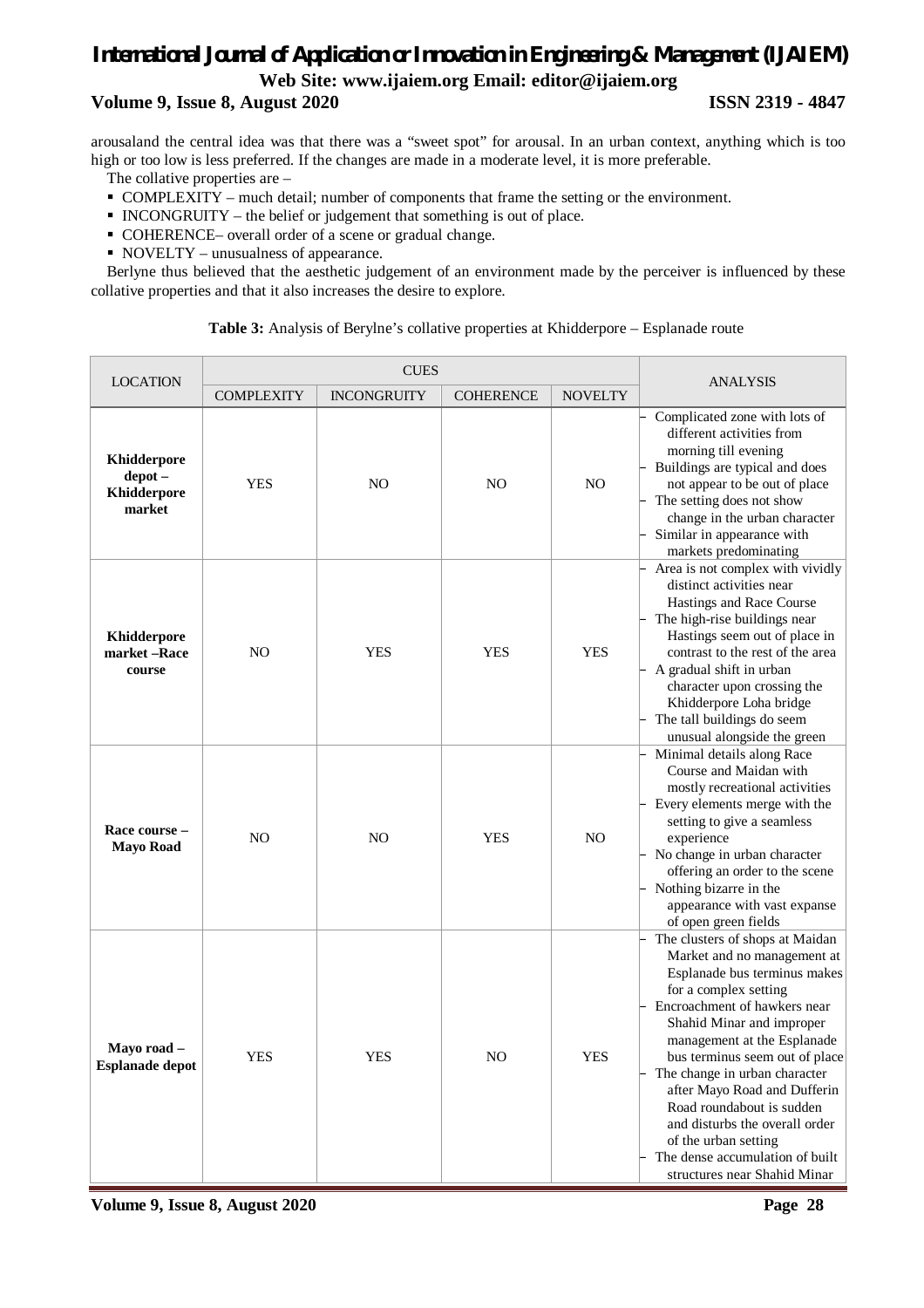## **Volume 9, Issue 8, August 2020 ISSN 2319 - 4847**

|  |  | with Esplanade bus terminus<br>and Maidan Market seem |
|--|--|-------------------------------------------------------|
|  |  | unusual as compared to the                            |
|  |  | journey through Maidan                                |

#### **Table 4:** Analysis of Berylne's collative properties at Shyambazar – Esplanade route

|                                    |                   | <b>CUES</b>                  |                |                |                                                                                                                                                                                                                                                                                            |
|------------------------------------|-------------------|------------------------------|----------------|----------------|--------------------------------------------------------------------------------------------------------------------------------------------------------------------------------------------------------------------------------------------------------------------------------------------|
| <b>LOCATION</b>                    | <b>COMPLEXITY</b> | <b>INCONGRUITY COHERENCE</b> |                | <b>NOVELTY</b> | <b>ANALYSIS</b>                                                                                                                                                                                                                                                                            |
| Shyambazar depot<br>- Hatibagan    | <b>YES</b>        | <b>YES</b>                   | N <sub>O</sub> | N <sub>O</sub> | Area<br>presents a complex<br>scene<br>bustling with hawkers, retail shops<br>on both sides of Bidhan Sarani along<br>with movie halls<br>Modern<br>buildings<br>like<br>Fusion,<br>Fashion at Big Bazar, Citimart gives<br>an impression that these structures<br>do not fit contextually |
|                                    |                   |                              |                |                | N <sub>0</sub><br>transition<br>in<br>the<br>overall<br>arrangement with similar kind of<br>commercial activities on both sides<br>of Hatibagan<br>Typical appearance of built structures                                                                                                  |
|                                    |                   |                              |                |                | with no surprising elements                                                                                                                                                                                                                                                                |
|                                    | N <sub>O</sub>    |                              | <b>YES</b>     |                | Area presents a simplistic scene with<br>developments parallel to Bidhan<br>Sarani                                                                                                                                                                                                         |
|                                    |                   | N <sub>O</sub>               |                | N <sub>O</sub> | Square at Hedua Park and the built<br>forms of Bethune, Scottish are old<br>yet rich in details and merges well<br>with the surroundings                                                                                                                                                   |
| Hatibagan – Hedua<br>park          |                   |                              |                |                | A change in the setting from dense<br>commercial<br>developments<br>near<br>Hatibagan to an institutional zone<br>near Hedua bestow an order to the<br>setting                                                                                                                             |
|                                    |                   |                              |                |                | No such unconventional forms in the<br>setting that evokes a feeling of<br>confusion                                                                                                                                                                                                       |
| Hedua park –<br>ThanthaniaKalibari | <b>YES</b>        |                              | N <sub>O</sub> |                | Development<br>is<br>complex<br>with<br>religious, institutional, residential<br>buildings all in one scene                                                                                                                                                                                |
|                                    |                   | NO.                          |                | NO             | The<br>residential<br>buildings<br>near<br>ThanthaniaKalibari<br>have<br>minute<br>details prevalent in the old houses of<br>Kolkata seem to blend aptly with the<br>setting                                                                                                               |
|                                    |                   |                              |                |                | An orderly system having no shift in<br>the developmental pattern with the<br>tram operating through the middle<br>Similar kind of setting on both sides                                                                                                                                   |
|                                    |                   |                              |                |                | exhibiting traditional forms                                                                                                                                                                                                                                                               |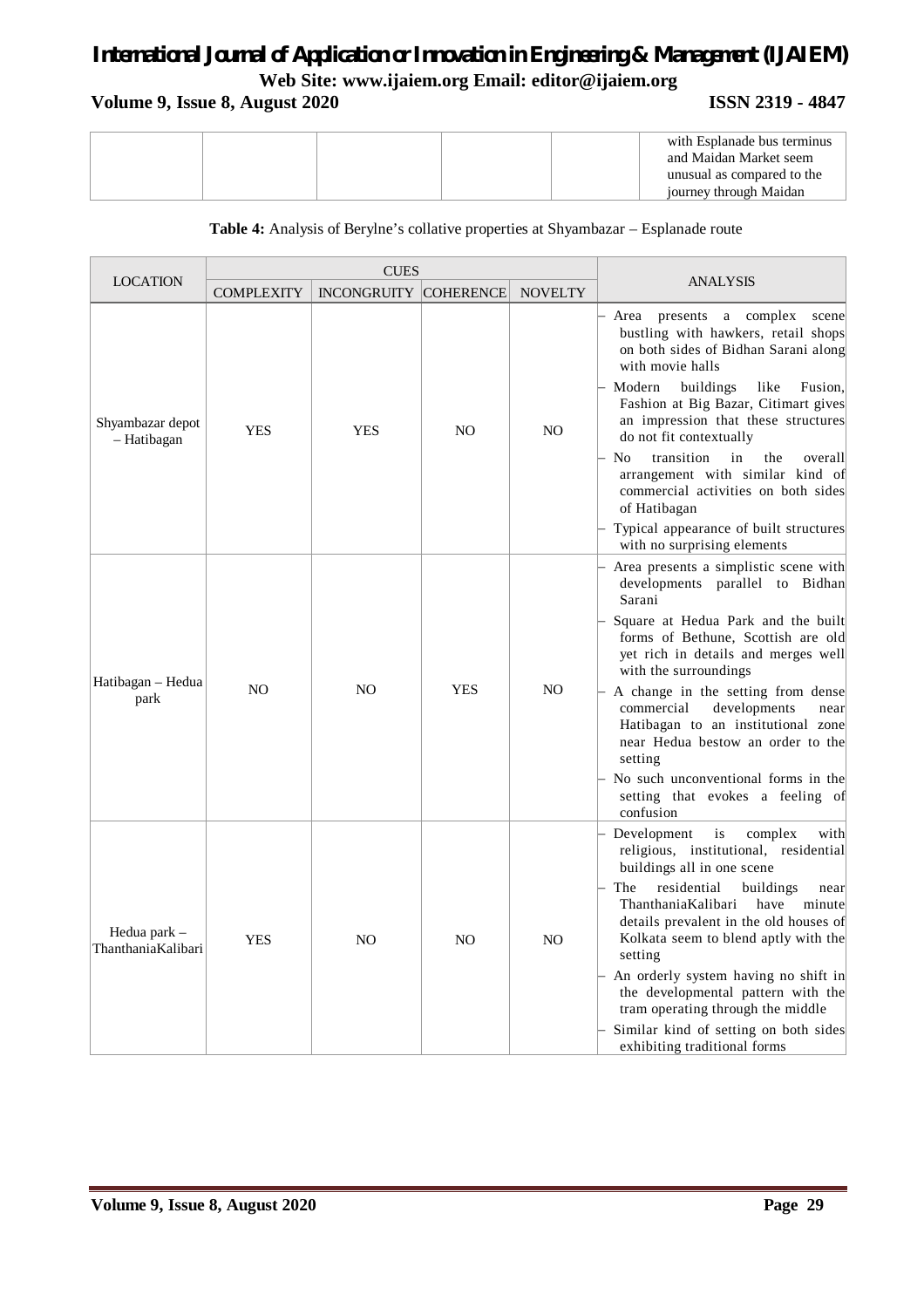## *International Journal of Application or Innovation in Engineering & Management (IJAIEM)*

**Web Site: www.ijaiem.org Email: editor@ijaiem.org**

## **Volume 9, Issue 8, August 2020 ISSN 2319 - 4847**

| Thanthaniakalibari<br>- College street            | <b>YES</b>     | NO             | <b>YES</b>     | <b>YES</b>     | Convoluted context with wholesale<br>market, retail shops, street vendors<br>and public gathered together<br>Most of the built forms have retained<br>similar character for years hence<br>nothing seems unfamiliar<br>A gradual shift from mixed use<br>development<br>near<br>ThanthaniaKalibari<br>to<br>a<br>more<br>commercially assertive zone near<br>College Street junction<br>shabby<br>The<br>appearance<br>of<br>the<br>Barnaparichay<br>Mall<br>reveals<br>a<br>contrasting image                                         |
|---------------------------------------------------|----------------|----------------|----------------|----------------|----------------------------------------------------------------------------------------------------------------------------------------------------------------------------------------------------------------------------------------------------------------------------------------------------------------------------------------------------------------------------------------------------------------------------------------------------------------------------------------------------------------------------------------|
| College street $-$<br>Calcutta Medical<br>college | N <sub>O</sub> | N <sub>O</sub> | <b>YES</b>     | N <sub>O</sub> | Although the pattern seems complex<br>with book stalls on pathways and the<br>College Street becoming narrower,<br>there is order in chaos<br>The built structures near College<br>harmonious<br>Square<br>bear<br>a<br>relationship with the setting<br>The<br>scene<br>shows<br>a progressive<br>deviation<br>commercial<br>from<br>to<br>institutional area<br>Area symbolic of city's heritage with<br>no peculiarity in the outward aspect<br>of the surroundings                                                                 |
| Calcutta Medical<br>college – Hind inox           | <b>YES</b>     | <b>YES</b>     | N <sub>O</sub> | <b>YES</b>     | Crowded place with on-street parking<br>and markets near Bowbazar area<br>reinforces the complexity of the<br>system<br>The modern structures do not look<br>befitting to the area that bears a<br>traditional style<br>$-$ Not much change in the urban<br>character with markets being at the<br>forefront<br>- Few tall buildings like Tanishq,<br>Goenka college, White Towers seem<br>unsuitable when compared to the<br>narrow Nirmal Chandra Street                                                                             |
| Hind inox $-$<br>Esplanade depot                  | <b>YES</b>     | <b>YES</b>     | NO.            | <b>YES</b>     | Goods<br>vendor, hawkers, porters,<br>parked vehicles at Lenin Sarani all<br>account for a perplexing system<br>residential<br>- Few<br>houses<br>near<br>Wellington<br>Square<br>and<br>Loreto<br>School on Lenin Sarani does not<br>conform to the setting<br>$\vert$ No subtle change of character with<br>continuity of the commercial area till<br>the destination<br>Temporary stalls at Chandni Chowk<br>when compared to the rest of the<br>commercial area seem uncommon<br>considering they have been there for<br>years now |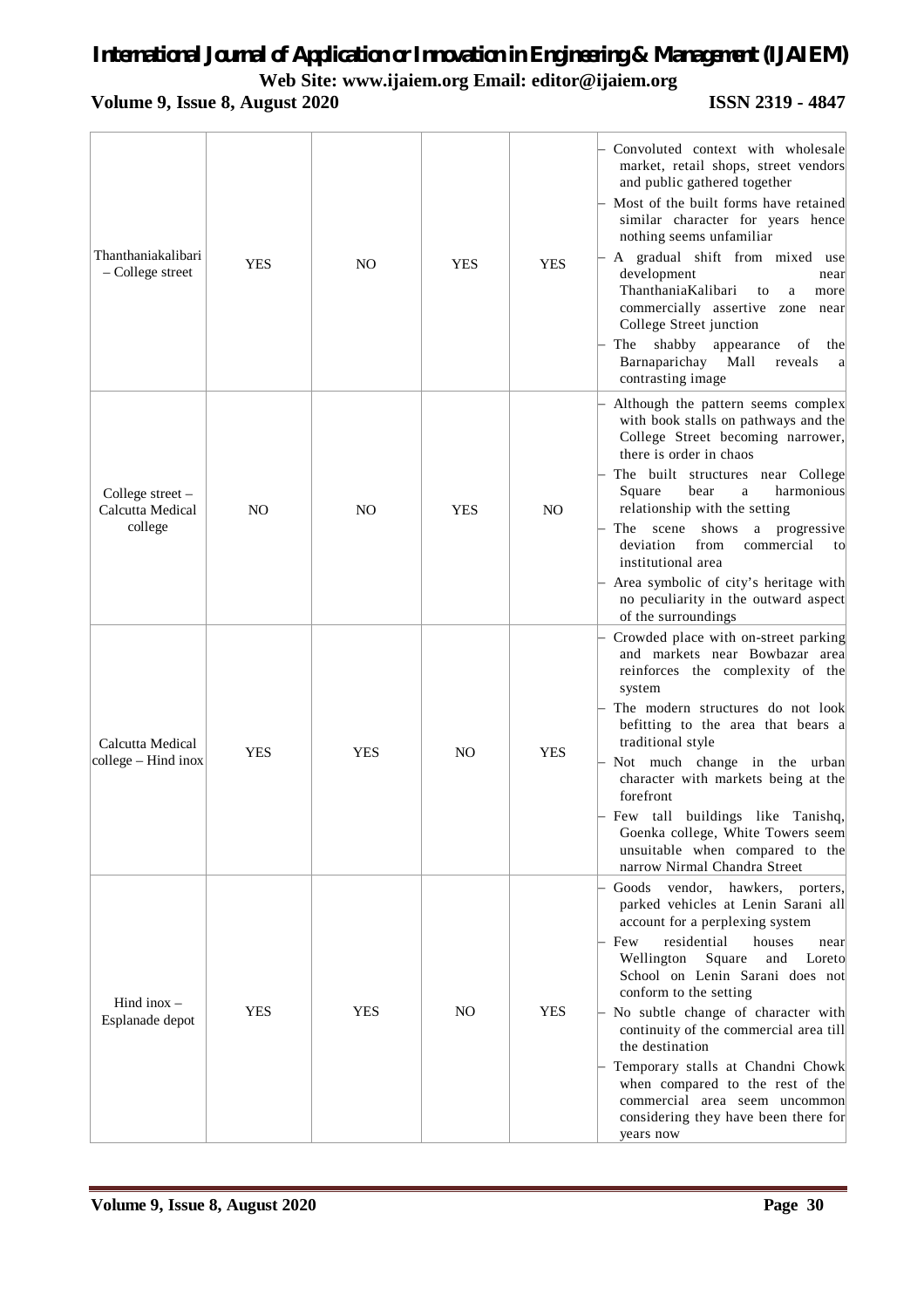### **Volume 9, Issue 8, August 2020 ISSN 2319 - 4847**

#### **4.3.3 Appleton's Approach**

Humans have the tendency to prefer locations or settings which have high prospect or high refuge. Areas with high prospect are those environments where the users feel refreshed or energized or can feel a change of behaviour in himself. And the settings with high refuge are those where a user feels safe and comfortable. These approaches treat the environment and the user as two different entities. The physical aspects or characteristics of a setting like its form and shape and personal properties influences the assessment.

| <b>ENVIRONMENT</b> | <b>USERS</b><br><b>GROUPS</b> | <b>USER</b><br><b>PREFERENCES</b>                                                                   | <b>LOCATION</b>                                                         | <b>CUES</b>                                     | <b>TYPE OF BEHAVIOUR</b>                                      |  |
|--------------------|-------------------------------|-----------------------------------------------------------------------------------------------------|-------------------------------------------------------------------------|-------------------------------------------------|---------------------------------------------------------------|--|
|                    | Tourist                       | Seeing places of<br>interest<br>Enjoying the lush<br>green grounds<br>Accessing the bus<br>terminus | Hastings, Victoria<br>Memorial, Race<br>course, Maidan, Shahid<br>Minar | Soothing environment<br>with plenty of greenery | Pleasing experience for riders.<br>Trams play at faster speed |  |
| Leisure            | Locals                        | Spending a day<br>with family<br>Going for sports<br>practice<br>Enjoying the serene<br>setting     | Victoria Memorial,<br>Maidan                                            | and places for tourist<br>attraction            | compared to any other area in<br>the city                     |  |
| Work               | Office<br>goers               | Connecting the<br><b>CBD</b>                                                                        | Esplanade, BBD Bagh                                                     | Access to CBD and bus<br>terminus               | Modal split                                                   |  |
|                    | <b>Business</b>               | Transportation of<br>goods                                                                          | Fancy Market,                                                           | Overcrowded with                                | Difficulty in boarding. Slow<br>speed due to traffic          |  |
|                    | Vendors                       | Accessing the<br>nearby market                                                                      | Khidderpore market,<br>Maidan market                                    | commercial activities.                          |                                                               |  |

**Table 5:** Assessment of cues through Appleton's approach at Khidderpore – Esplanade

This route is one of the oldest routes which is still prevalent and running. As a major part of it traverses through the green lungs of the city along with connecting important places for tourist attraction, this route is an important one. Connecting other areas to the CBD is another important feature of this highly efficacious route. Thus, it can be safely concluded that this route has high prospect and high refuge.

**Table 6:** Assessment of cues through Appleton's approach at Shyambazar – Esplanade

| <b>ENVIRONMENT</b> | <b>USERS</b><br><b>GROUPS</b> | <b>USER</b><br><b>PREFERENCES</b> | <b>LOCATION</b>                                                               | <b>CUES</b>                                                                            | <b>TYPE OF</b><br><b>BEHAVIOUR</b>             |
|--------------------|-------------------------------|-----------------------------------|-------------------------------------------------------------------------------|----------------------------------------------------------------------------------------|------------------------------------------------|
|                    |                               | Accessing places for              | Darpan cinema, Minar<br>cinema, Mitra movie hall,<br>Star Theatre & Hind Inox | Presence of old school<br>movie halls parallel to the they are located on the<br>route | Easy accessibility as<br>road itself           |
| Leisure            | Locals                        | recreation                        | Hedua Park, College square,<br><b>Wellington Square</b>                       | Only dedicated green<br>space (park) in the entire<br>route                            | Gathering place for a<br>mixed group of people |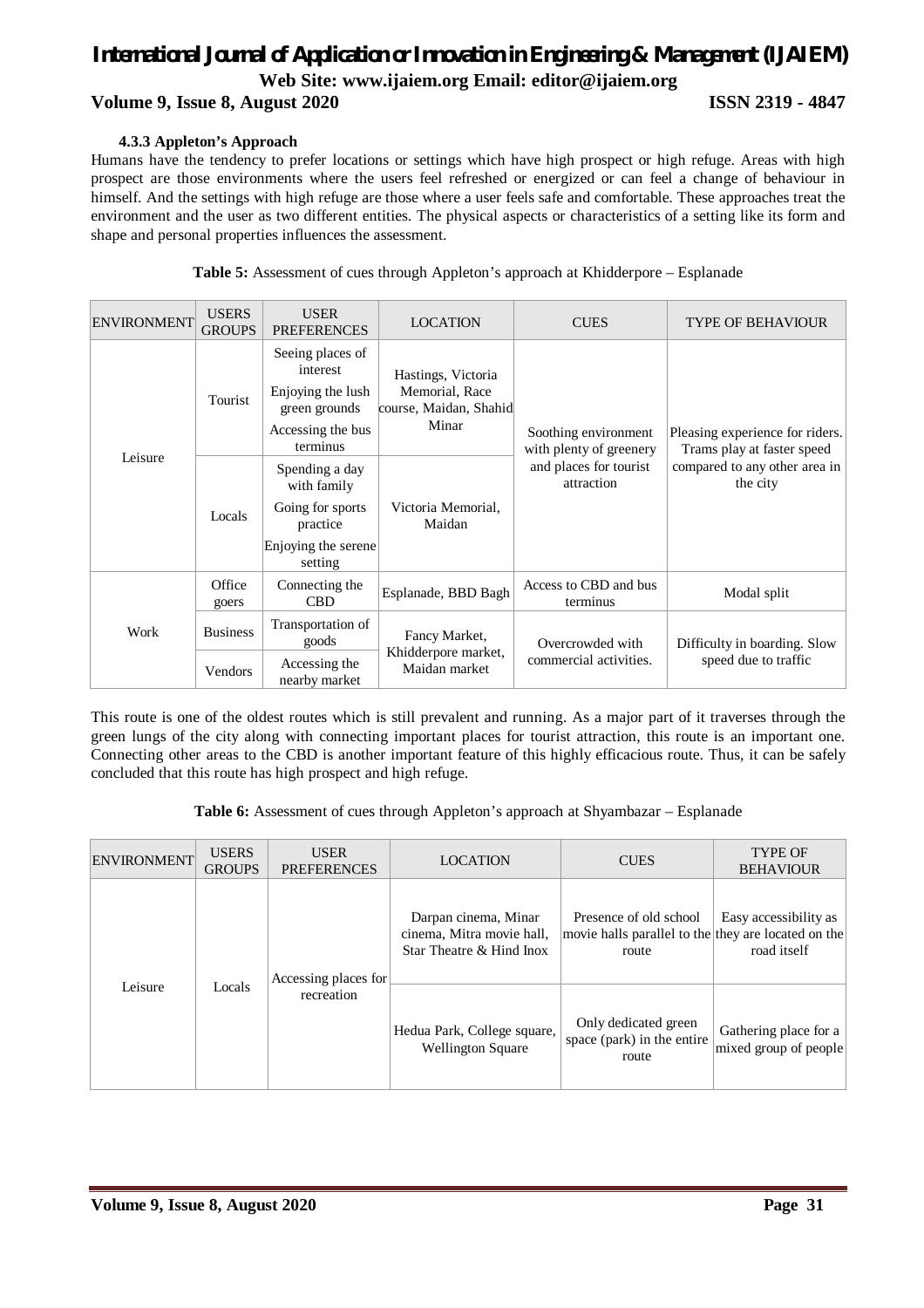## *International Journal of Application or Innovation in Engineering & Management (IJAIEM)*

**Web Site: www.ijaiem.org Email: editor@ijaiem.org**

#### **Volume 9, Issue 8, August 2020 ISSN 2319 - 4847**

|          |                                      |                                                                                     | Ramakrishna Mission Swami<br>Vivekananda's Ancestral<br>House and Cultural Centre,<br>famous houses on Bidhan<br>Sarani       | Typical old built fabric<br>with intricate architectural<br>details of North - Kolkata<br>on both sides of the street | Feeling of nostalgia<br>and pride on passing<br>through the area                 |
|----------|--------------------------------------|-------------------------------------------------------------------------------------|-------------------------------------------------------------------------------------------------------------------------------|-----------------------------------------------------------------------------------------------------------------------|----------------------------------------------------------------------------------|
|          | Office goers                         | Going to hospital for<br>work<br>Reaching their<br>respective Govt &<br>Pyt offices | Calcutta Medical College and<br>Hospital, Esplanade                                                                           | Disorganized yet highly<br>activated area giving<br>direct access to desired<br>destination                           | Often preferred having<br>good connectivity for<br>short trips at cheap<br>price |
| Work     | Patients &<br>family                 | Reaching hospital<br>for treatment                                                  | Calcutta Medical College &<br>Hospital                                                                                        |                                                                                                                       |                                                                                  |
|          | <b>Business</b>                      | Reaching their<br>respective shops                                                  | Sreemani bazar, College                                                                                                       | Congested at places with a<br>spillover of commercial                                                                 | Not preferred due to<br>slow speed during                                        |
|          | Vendors                              | Accessing the nearby<br>market                                                      | street market, Hatibagan<br>market, Dharmatala market                                                                         | activities near the road                                                                                              | peak hours adding to<br>the chaos                                                |
|          | School<br>students $\&$<br>guardians | To-and-fro from<br>school                                                           | Arya Kanya, Town school,<br>Scottish church school,<br>Hindu, Hare, Loreto day<br>school (Dharmatala)                         |                                                                                                                       |                                                                                  |
| Academic | College<br>goers                     | Going to colleges                                                                   | Scottish church, Bethune<br>college, Vidyasagar college,<br>Presidency University,<br>Calcutta University, Medical<br>College | Located in close proximity<br>to the institutional<br>premises with frequent<br>stoppages                             | High demand during<br>peak hours and most<br>preferred option by<br>students     |
|          | Coaching<br>class                    | Going to<br>professional centres                                                    | Hedua Park<br>College street                                                                                                  |                                                                                                                       |                                                                                  |

This route is credited for being prevalent and operational as it connects the major institutional areas with entertainment facilities impacting ridership. Relatively high frequency during peak hours but narrow lanes accounts for high prospect low refuge zones in some places and low refuge high prospect zones in others.

### **Conclusion**

Observations and analysis from both routes reiterate on the need for small interventions bringing about substantial impact. Public awareness and their active participation are a must if we are to reinforce holistic solutions. From Brunswik's lens model we see users perceive the significant cues. Hence fine-tuning the unfavorable cues to increase user preference include, not only realigning the tram lines at major public gathering spaces with platforms for passengers to embark and disembark towards the side of the road, but also devise dedicated tram bays wherever road width is sufficient to maintain speed.

It is imperative to list solutions corresponding to the ideas of Berylne, who highlights four properties of environment for users to draw inspiration based on external cues. Overhead wires strewn around hampers the visual appropriateness. Tram services are often overwhelmed by technical faults and natural mishaps. To counteract this dilemma the initiation of battery driven trams may be looked at, considering Kolkata is reluctant for E-Mobility as a futuristic solution. Introduction of daily tram schedule and GPS system linked with software applications for commuters to easily locate trams nearby. This smart LRT system can be implemented in phases to salvage the existing and closed system along with expansion of services to new areas like Rajarhat - New Town as last mile connectivity to the upcoming metro corridor.

Appleton talks about interpreting areas with prospect and refuge. Modification to the external environment help in transforming sectors into zones with prospect and refuge. In order to redefine the user perception and experience of tram riders, few long routes such as Shyambazar – Gariahat (via College Street, Wellington crossing, Park Circus) and Bidhannagar – Park Circus (via Manicktala, Sealdah, Wellington crossing) can be used for accessing strategic points. Heritage tram routes like the one in Gothenburg (Sweden) is aimed at tourists giving them a scenic ride besides enabling them to be a part of the city's history. Taking a leaf out of their book, a dedicated tram route from Esplanade to Hastings running in a loop on weekends and holidays can be formulated where tourists can enjoy the natural setting